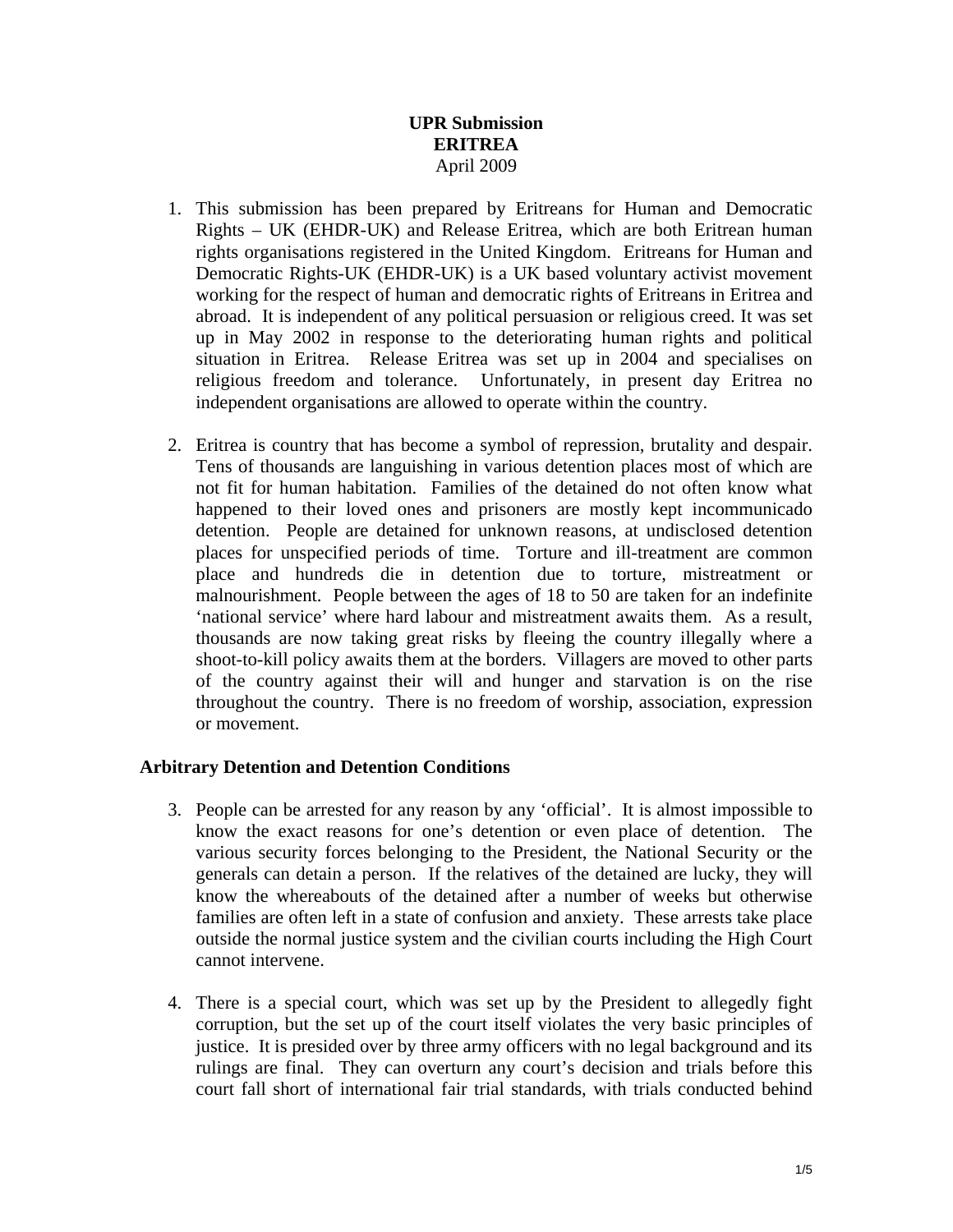closed doors and no rights to defence counsel or of appeal to a higher or independent court. In June 2001, the government reported that Ermias Debesay, a former ambassador to China, had been convicted by the Special Court of theft, embezzlement and abuse of power, and sentenced to seven years' imprisonment. He was released on 9 April 2003 after serving his sentence but was later detained again in November the same year for undisclosed and unknown reasons. He remains in detention to this day.

- 5. Bitweded Abraha who joined the liberation movement in 1973 was detained in 1992 following disagreements with the President. He was briefly released for 3 months in 1997 and remains in jail to this day. Like most people who are detained in Eritrea, he has never been taken to court or charged with any recognised offence. As a result of detention mainly in the dark and in solitary confinement, he is reported to have developed mental health problems and almost lost his sight.
- 6. A number of political opposition figures are also detained in undisclosed places all over the country. Some were kidnapped from neighbouring countries and their number or whereabouts remains unknown.
- 7. Most prisoners, especially political prisoners, are not allowed visits by family members or legal representatives. None of these people have been charged with any offence. In fact their place of detention is not known and there isn't even certainty as to whether they are still alive. Prisons are being built in many parts of the country and some are deliberately being built in inhospitable climes in places such as Wi'a and Nakura. Inhumane treatment and torture are widely practiced in all prisons.
- 8. The above mentioned cases are but handful additional examples to those that have been widely publicised; the detention of eleven high ranking government and party officials (part of the so called G-15) and the fifteen journalists who worked for the independent or state media. Despite numerous appeals from international bodies including the African Commission on Human and People's Rights, they remain in undisclosed detention to date. There are reports that some may have died while in detention but the government never gave any official response.
- 9. In a discussion paper titled "Ensuring the Right to Bail" which was presented by the Office of the Eritrean Attorney General at a National Workshop on the Right to Bail, held at the Headquarters of the Eritrean Police on 5 June 2001, it was stated that close to 9,000 prisoners were kept in detention without trial throughout the country in the whole of 1999. The number has since increased exponentially turning the whole country into what some have taken to calling a 'big prison'.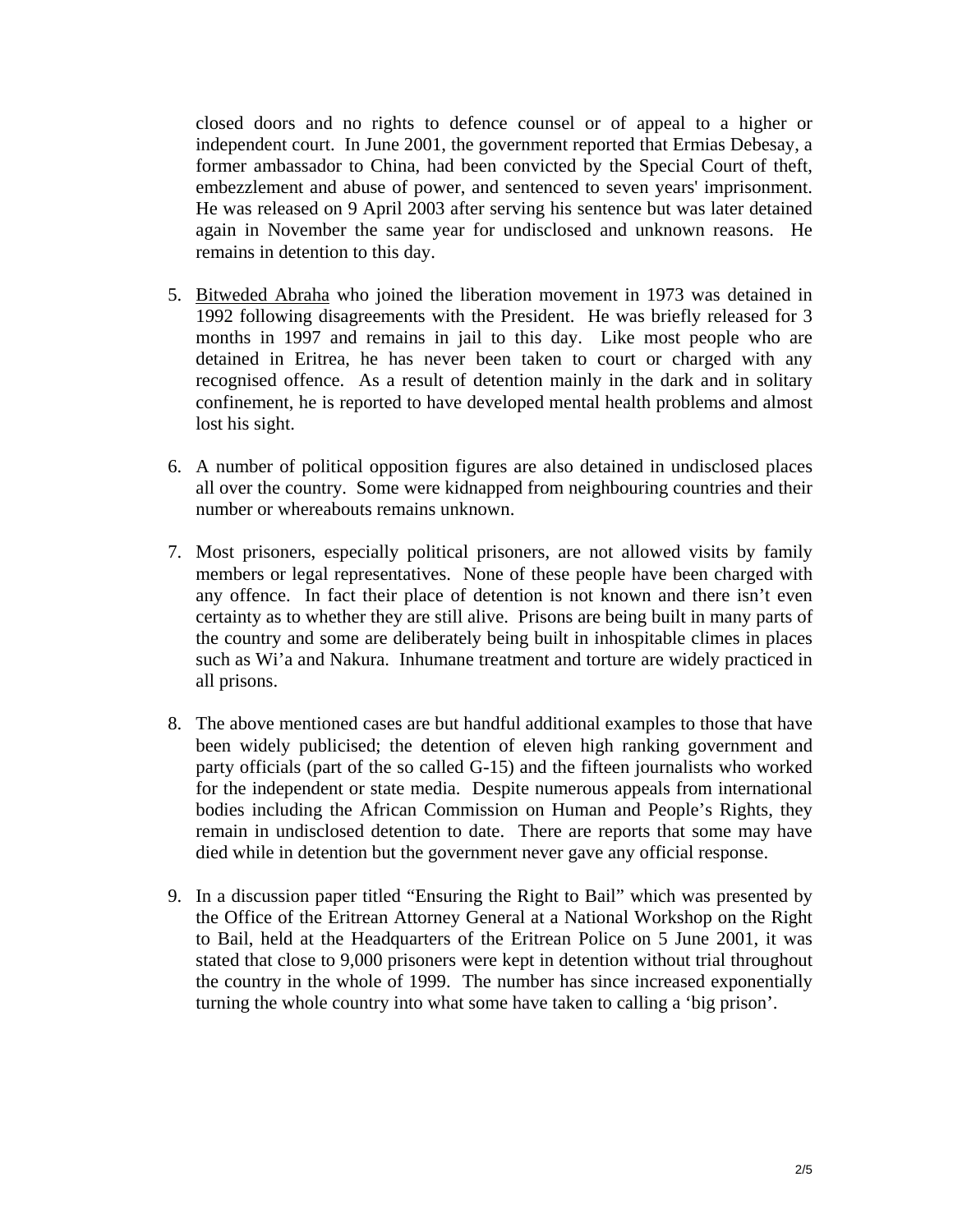### **Mass killings**

- 10. In November 2004, following a widely reported spate of mass detentions allegedly clamping down on absconders from the national service, an incident occurred which cost the lives of over 40 young people when the walls of the makeshift prison camp walls collapsed as detainees tried to escape. The government of Eritrea dismissed the events and failed to notify parents of the dead. The injured were said to have undergone interrogations whilst in hospital, the death total is still only an estimate figure as many of those injured were transferred to the military hospital and the fate of some remains unknown.
- 11. In July 2005 it was reported that up to 161 young people were brutally gunned down, whilst attempting to flee from Wi'a military camp. Wi'a military camp is a detention centre in the guise of a military training centre located in a place reputed for its heat and harsh conditions. The government never acknowledged the incident took place and to date the families of those killed are not aware the fate of their children.

### **Forced Displacement & Hunger**

- 12. In 2009 the government started forcibly displacing many villagers from the southern part of the country to another part of the country under the guise of moving them to more fertile areas of the country.
- 13. Furthermore, there is a visible increase in the number of beggars in the streets of the main cities. These are people who had no choice but to beg in order to survive. The government's refusal to accept food aid and humanitarian relief is making thousands destitute and there are even reports of death as a result of hunger.

### **Media Freedom**

14. In spite of its protracted struggle for freedom, justice, peace and human rights, Eritrea continues to be ruled by one of the most violent regimes in the world. As a result, the country has become the biggest prison of journalists in Africa. Regarding press freedom, Reporters without Boarders (RSF), in its media report published in October 2007, ranked Eritrea the worst country in the world for media freedom. Since 2001, more than a dozen of journalists of the private media have been kept in incommunicado detention. According to RFS and other sources, some four journalists have died in prison on account of torture, ill treatment and other causes.

### **Religious Persecution**

15. Eritrea is perhaps the worst place in the world when it comes to religious freedom. Religious persecution intensified in Eritrean in 2002, when the Eritrean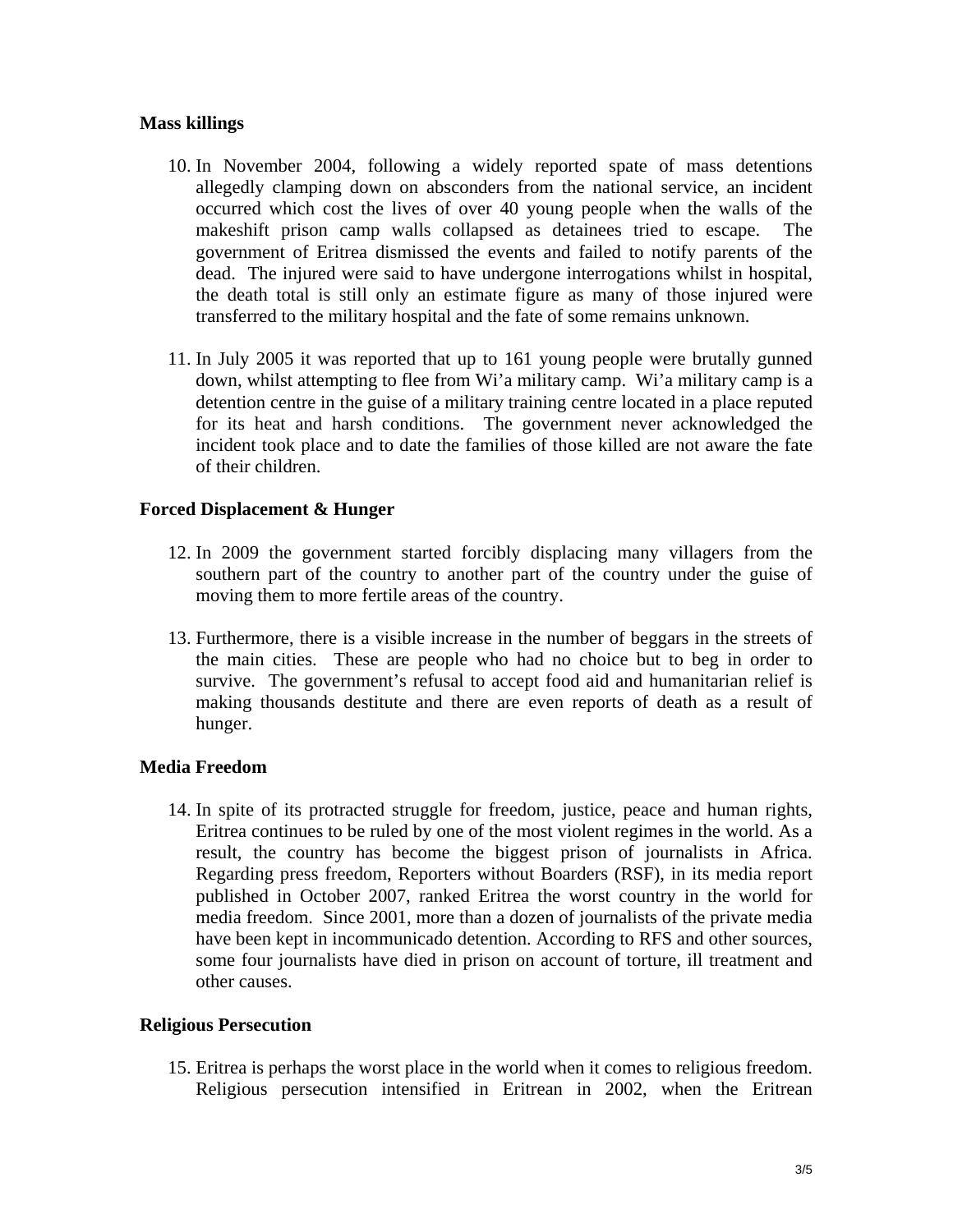government officially banned all religious groups in the country except the following: Islam, of the Sunni rite; the Eritrean Orthodox Tewahdo Church, part of the worldwide Coptic Orthodox Church of the eastern rite; the Eritrean Catholic Church, part of the worldwide Roman Catholic movement; and the Eritrean Evangelical Church, part of the Lutheran World Federation. Reports indicate that there are more than 2000 prisoners in Eritrea who were jailed merely on account of their religious belief. Of this, at least 26 are pastors and priests. In August 2005, in an unprecedented violation in the history of the Eritrean Orthodox Tewahdo Church (the biggest Christian denomination in the country accounting for 40% of the population) and in contravention to canonical laws, the government dismissed the highest spiritual leader of the church, Patriarch Abune Antonios and put him under house arrest. A new patriarch was arbitrarily appointed in his place on 27 May 2007.

#### **Militarisation and Forced Labour**

- 16. The perpetual 'military service' of all young men and women aged between 18 and 50 means that at least one parent is separated from his/her children for an unknown period of time. The percentage of spouses living under one ceiling declined dramatically between 1995 and 2002. For example, the percentage fell from 60.4 to 30.5 for the age group between 15-19 years old and from 74.4 to 42.1 for 20-24 years old. Apart from the obvious loss of a parent that a child may endure, being in 'military service' means the parent is not receiving any salary but the standard payment. This mostly leaves families destitute and in need of support from extended families within Eritrea or abroad. According to UNDP report the percentage of the population that is undernourished went up from 70 % in 1990-92 to 75 % in 2004-05. Given almost half of the population is estimated to be below 15 years of age, the above figure has a disproportionate effect on children. Furthermore, this figure is likely to be significantly higher now.
- 17. Eritrea society is one of the most militarised societies in the world. High school students are forcibly enrolled for education in military camps, where they are disciplined under strict martial rule. The national military service, which was promulgated in 1994, has become one of the most abusive government policies in Eritrea. The 1998-2000 border conflict with Ethiopia and the stalemate that followed has detrimentally contributed to the excessive militarisation of the whole Eritrean society. Once conscripted, the youth are meant to officially serve for 18 months in the army. However, in reality, it has become until their  $50<sup>th</sup>$  or  $55<sup>th</sup>$ birthday. There are regular round-ups from the streets and homes in order to capture and intimidate those who have 'avoided' or 'absconded' from the national service. The youth in the national service are forced to do unpaid, labour intensive work under harsh conditions, usually enduring abuse and maltreatment. Army commanders widely practice abusive punishments, including rape, torture and extra-judicial execution against conscripts.